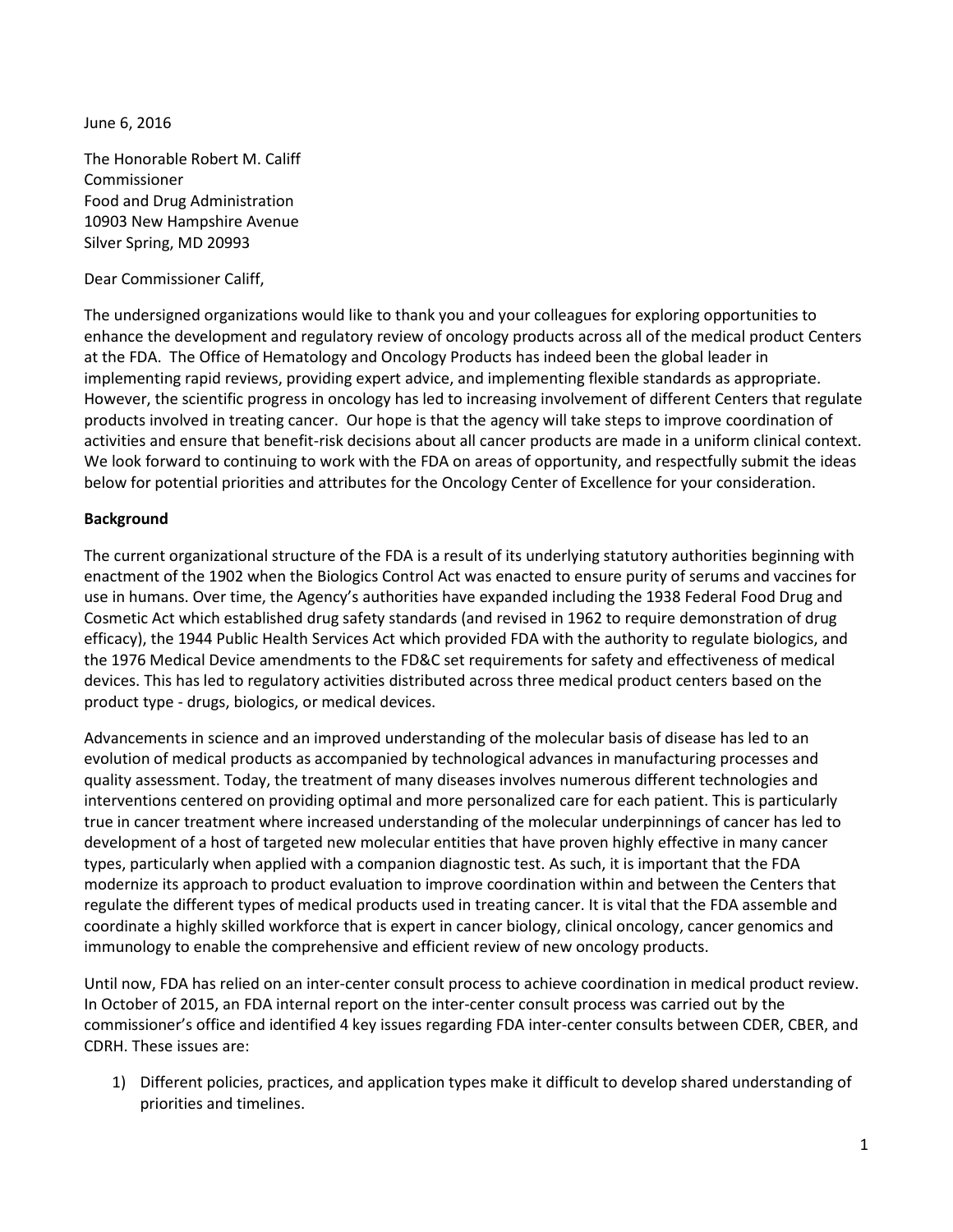- 2) There are separate review and tracking systems between centers.
- 3) There are unclear communication channels between centers.
- 4) There is a lack of resources to review consults.

## **FDA Oncology Center of Excellence**

In order for FDA to further enhance the development and evaluation of new cancer treatments, a consolidated Oncology Center of Excellence should be formed. Such a Center could assemble a highly expert workforce in cancer biology, clinical and psycho-oncology, and foster increased intellectual collaboration and a consistent FDA approach by forming teams of FDA staff with expertise in the prevention, detection, treatment and management of cancer and its impact on patients and families. Ensuring that there is a forum for coordinating cross cutting disease-oriented activities at FDA will help consolidate core competencies to focus on scientific advancement within the agency and streamline processes for the review of oncology products.

## **A Regulatory Incubator**

The Oncology Center of Excellence would also allow the FDA to develop a regulatory "incubator." Oncology is a field with rapidly emerging scientific advancements as well as a greater risk tolerance due to the life-threatening nature of the diseases. This results in the need for novel approaches to address areas of high unmet medical need and creates an environment to develop and test new regulatory techniques. Through the "incubator" novel approaches could be investigated and developed, specifically:

- 1) **New Techniques in Reviews:** streamlined "one review" processes to alleviate current redundancies for interventions that involve different medical product centers, use of summary reviews for supplemental applications, use of FDA/sponsor pre-application meetings prior to initiate application review.
- 2) **Advanced Regulatory Tools:** new clinical trial designs, development of novel endpoints, and advanced statistical approaches.
- 3) **Elevate the Patient Perspective in Drug Development:** via comprehensive patient-centered clinical measures including the identification, development and integration of psychosocial measures, and patient treatment preferences as clinical measures to be included in core data sets
- 4) **Global Collaborations:** harmonization of similar international programs such as the Breakthrough Therapy Designation and EMA PRIME, harmonization of pediatric requirements.
- 5) **Optimal Oncology Workforce:** improve coordination between HHS agencies, establish pre- approval meetings between FDA/NCI/CMS, and develop educational fellowships.

## **Potential Attributes of the Oncology Center of Excellence**

- 1) Integrated clinical personnel from all centers into the existing disease specific teams to ensure consistency in the regulation of drugs, biologics and in vitro diagnostic devices used in cancer detection, prevention, treatment, symptom management or monitoring.
- 2) Consolidated review processes including review by a single clinical and single statistical team in the Oncology Center of Excellence as opposed to multiple clinical and statistical teams in separate centers.
- 3) Preliminary sign-off on clinical aspects of product applications, and consider joint final sign-off for oncology products and PMAs for cancer related in vitro diagnostic devices to ensure that novel treatment options are evaluated in the appropriate clinical context.
- 4) Primary determination of clinical requirements for Investigational Device Exemption for in vitro diagnostic devices associated with the diagnosis, treatment or monitoring of cancer.
- 5) All disciplines that contribute to the clinical assessment of the disease-specific therapeutic or in vitro diagnostic product fall under the authority of the Director of the Oncology Center of Excellence. Other